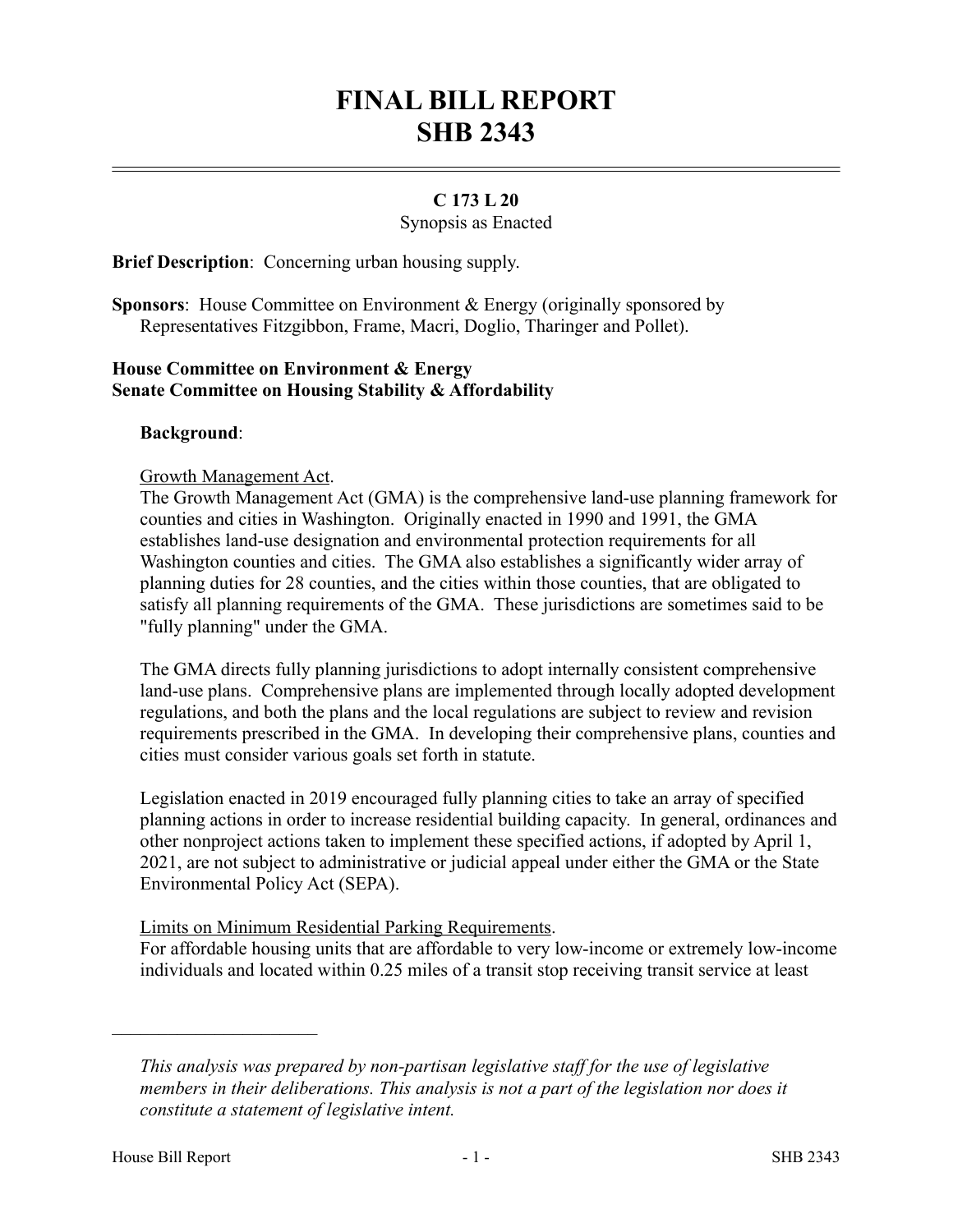four times per hour for 12 or more hours per day, minimum residential parking requirements may be no greater than one parking space per bedroom or 0.75 spaces per unit.

## State Environmental Policy Act.

The SEPA establishes a review process for state and local governments to identify environmental impacts that may result from governmental decisions, such as the issuance of permits or the adoption of land-use plans. The SEPA environmental review process involves a project proponent or the lead agency completing an environmental checklist to identify and evaluate probable environmental impacts. Government decisions identified as having significant adverse environmental impacts must then undergo a more comprehensive environmental analysis in the form of an Environmental Impact Statement.

## State Environmental Policy Act – Parking as an Element of the Environment.

Under the SEPA, the Department of Ecology (Ecology) is directed to adopt a list of elements of the environment that must be considered in an analysis under the SEPA, as well as an environmental checklist that will be used by lead agencies in carrying out their environmental review. Ecology has adopted rules that specify that parking is an element of the environment, as well as a component of the environmental checklist that government agencies use to help determine whether a project will have significant environmental impacts.

#### **Summary**:

Planning Actions to Increase Residential Building Capacity.

The following changes are made to the list of actions that cities planning fully under the Growth Management Act (GMA) are encouraged to take in order to increase residential building capacity:

- The existing action of authorizing residential development of at least 25 units per acre in certain circumstances is changed, from a minimum zoning district size of 500 acres in cities with a population greater than 40,000 and 250 acres in cities with a population of fewer than 40,000, to a minimum zoning district size of 200 acres in cities with a population greater than 40,000 and 100 acres in cities with a population of fewer than 40,000.
- The existing action related to authorizing a minimum net density of six dwelling units per acre in all residential zones is modified to specify that the calculation of net density does not include the square footage of certain areas that are otherwise prohibited form development.
- The single action related to authorizing accessory dwelling units (ADUs) is changed to four separate, more specific actions: authorize ADUs in one or more zoning districts in which they are currently prohibited; remove minimum parking requirements related to ADUs; remove owner-occupancy requirements related to ADUs; and adopt new square footage requirements related to ADUs that are less restrictive than existing square footage requirements related to ADUs.

The following additions are made to the list of actions that cities planning fully under the GMA are encouraged to take in order to increase residential building capacity:

• authorize a duplex, triplex, or courtyard apartment on one or more parcels for which they are not currently authorized;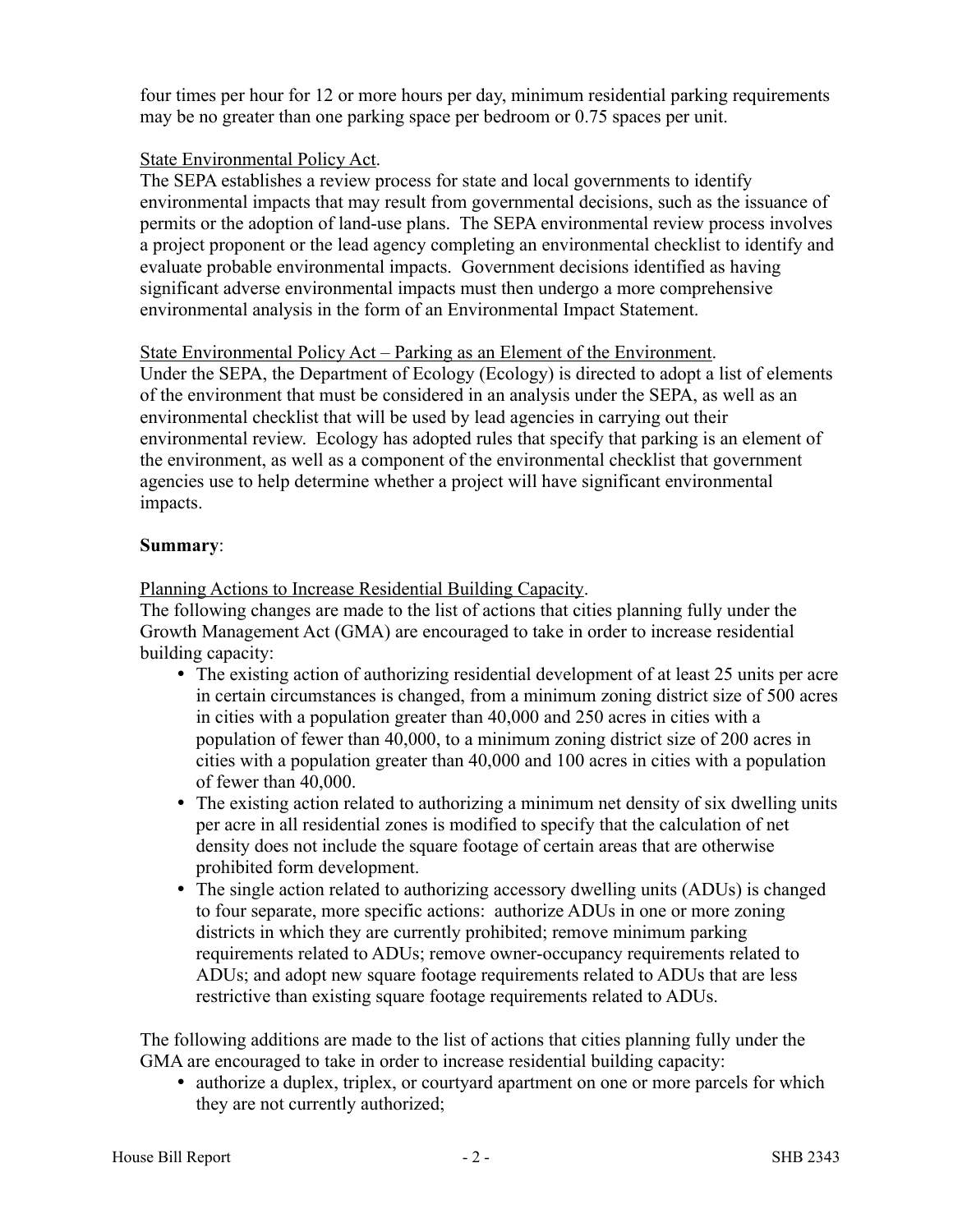- authorize one or more zoning districts of medium density in which individual lots may be no larger than 3,500 square feet and single-family residences may be no larger than 1,200 square feet;
- adopt maximum allowable exemption levels pursuant to the rules adopted by the Department of Ecology (Ecology) related to categorical exemptions under SEPA;
- adopt standards for administrative approval of final plats;
- adopt ordinances authorizing administrative review of preliminary plats;
- adopt other permit process improvements where it is demonstrated that the code, development regulation, or ordinance changes will result in a more efficient permit process for customers;
- update use matrices and allowable use tables that eliminate conditional use permits and administrative conditional use permits for all housing types, including singlefamily homes, townhomes, multifamily housing, low-income housing, and senior housing, but excluding essential public facilities; and
- allow off-street parking to compensate for lack of on-street parking when private roads are utilized or a parking demand study shows that less parking is required for the project;
	- develop a local program that offers homeowners a combination of financing, design, permitting, or construction support to build accessory dwelling units; and
	- develop a local program that offers homeowners a combination of financing, design, permitting, or construction support to convert a single-family home into a duplex, triplex, or quadplex where those housing types are authorized.

The minimum population requirement, related to eligibility for planning grants from the Department of Commerce in connection with taking certain actions to increase residential building capacity, is eliminated.

The date by which cities must take certain planning actions to increase residential building capacity in order for those actions to be exempt from administrative or judicial appeal under the GMA and the State Environmental Policy Act (SEPA) is changed from April 1, 2021, to April 1, 2023.

# Limits on Minimum Residential Parking Requirements.

The frequency of transit service that triggers a cap on minimum residential parking requirements for certain affordable housing units is changed, from four times per hour to two times per hour.

For market rate multifamily housing units that are located within 0.25 miles of a transit stop that receives transit service from at least one route that provides service at least four times per hour for 12 or more hours per day, minimum residential parking requirements may be no greater than one parking space per bedroom or 0.75 space per unit. Counties, as well as cities, may establish a requirement for the provision of more than one parking space per bedroom for market rate multifamily housing, if the jurisdiction has determined a particular housing unit to be in an area with a lack of access to street parking capacity, physical space impediments, or other reasons supported by evidence that would make on-street parking infeasible for the unit.

# Definition of Permanent Supportive Housing.